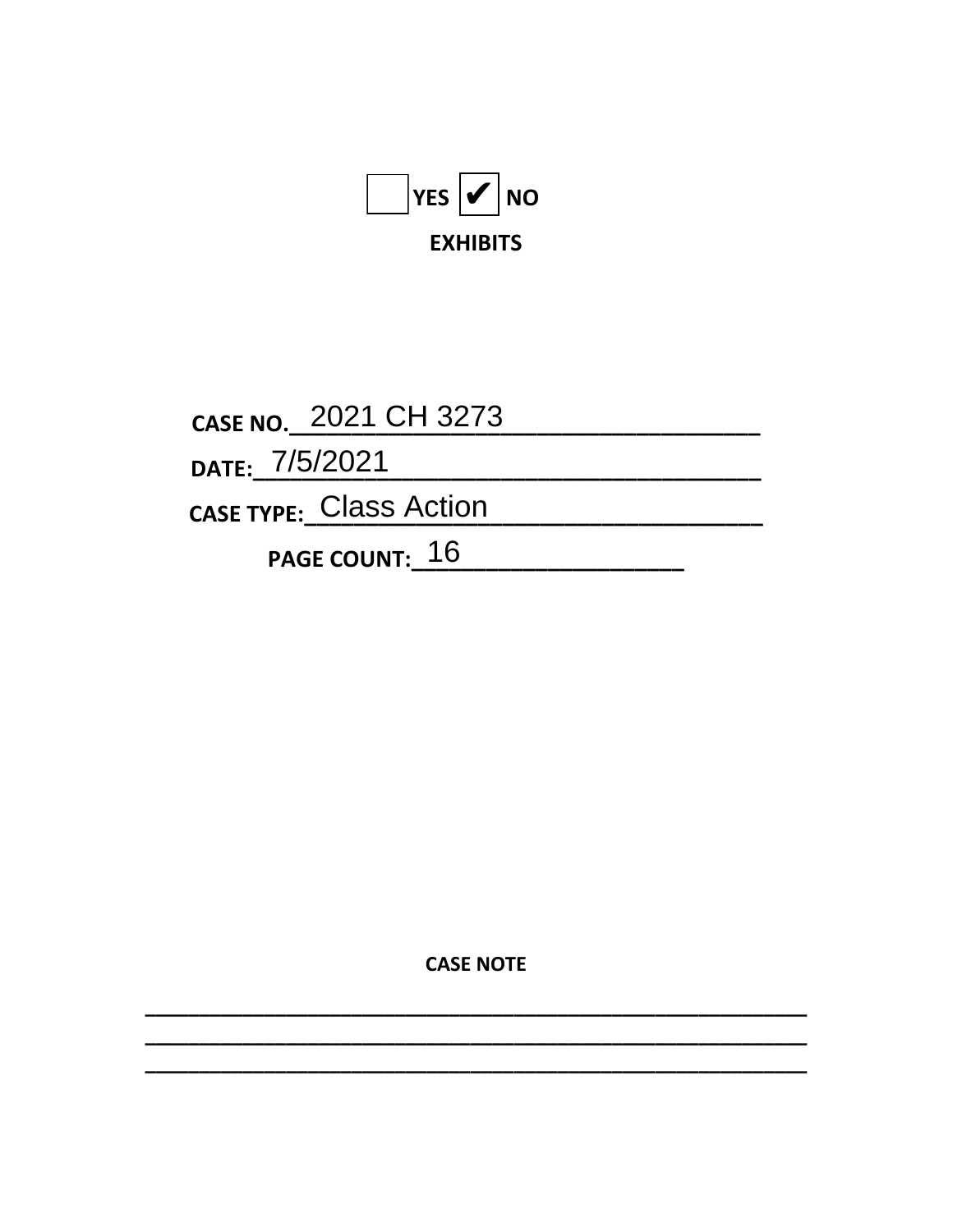# **IN THE CIRCUIT COURT OF COOK COUNTY, ILLINOIS COUNTY DEPARTMENT, CHANCERY DIVISION**

FILED 7/2/2021 10:17 PM IRIS Y. MARTINEZ CIRCUIT CLERK COOK COUNTY, IL

| ANDREW L. BARTON,<br>individually and on behalf of<br>himself and all others similarly situated, | Case No 2021 CH03273 |
|--------------------------------------------------------------------------------------------------|----------------------|
| Plaintiff,                                                                                       |                      |
| v.                                                                                               |                      |
| WALMART INC.,                                                                                    | <b>TRIALD</b>        |
|                                                                                                  |                      |

Defendant.

## 13917159

) JURY TRIAL DEMANDED

# **PLAINTIFF'S CLASS ACTION COMPLAINT**

Plaintiff Andrew L. Barton ("Barton" or "Plaintiff") brings this Class Action Complaint and Demand for Jury Trial against Defendant Walmart Inc. ("Walmart" or the "Defendant") to put a stop to its intentional, reckless and/or negligent unlawful collection, use, and storage of Plaintiff's and the putative class ("Class") members' sensitive biometric data, to have Defendant return or destroy the biometric information that it has retained for over three years and for which the initial use is no longer pertinent, and to issue a written retention policy and/or to comply with any written policy that it issues, among other things. Plaintiff seeks statutory damages and injunctive relief, including causing Walmart to issue a written policy governing its collection and retention of biometric data. Plaintiff, for his Class Action Complaint, alleges as follows upon personal knowledge as to himself and his own acts and experiences and, as to all other matters, upon information and belief, based upon counsel's due diligent investigation, publicly available documents, and conduct and statements of Defendant.

# **NATURE OF THE ACTION**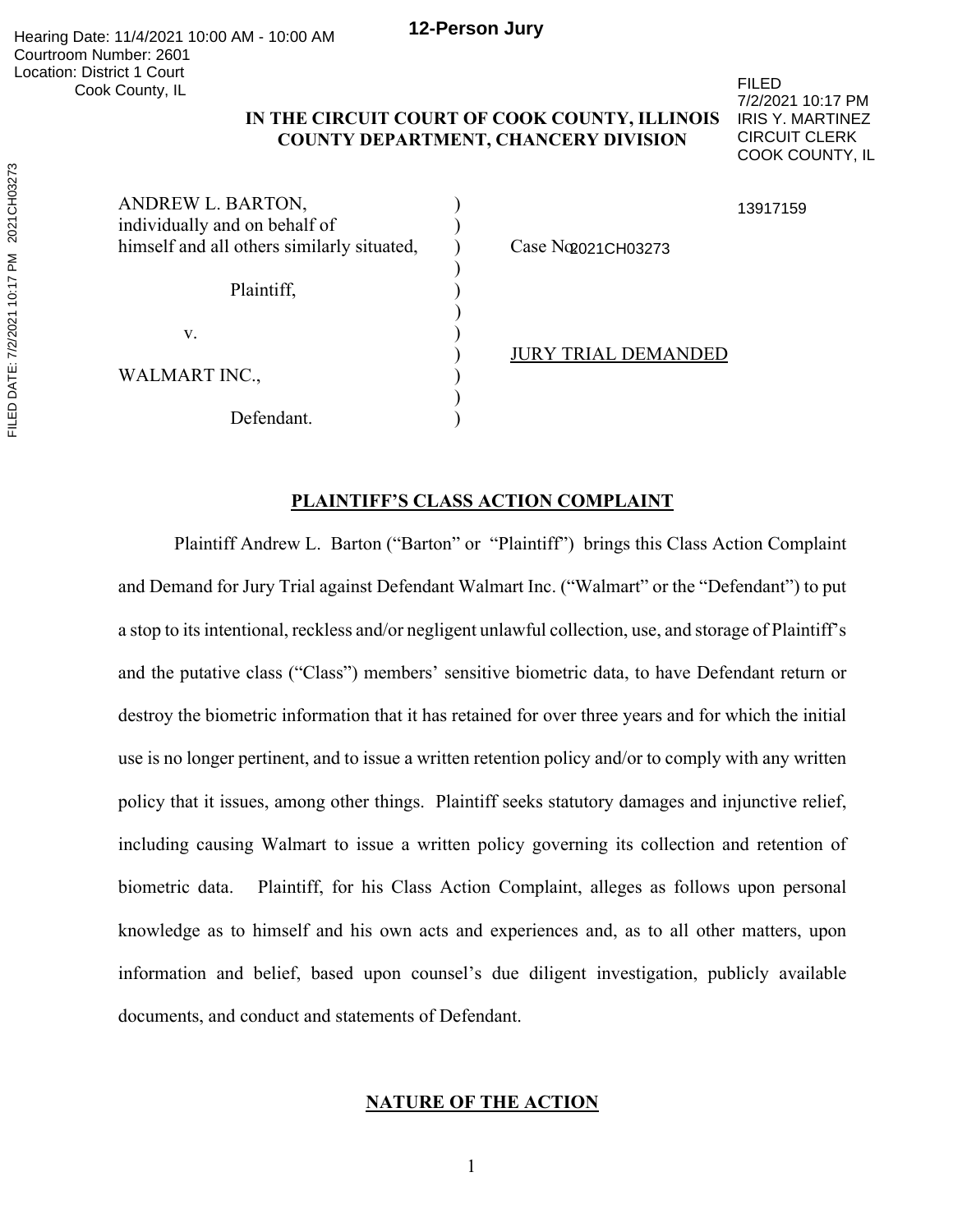1. Defendant Walmart is one of the largest retailers in the world, with both brick and mortar and on-line stores. It operates as Walmart US, Walmart International, and Sam's Club.

2. Walmart maintains one of the largest distribution operations in the world, consisting of over 150 distribution centers which service stores, clubs and direct delivery to customers.

3. It has significant operations in Illinois including 139 superstores, 15 discount stores, 11 neighborhood markets, and 13 Sam's Clubs. It also maintains at least four major distribution or fulfillment centers in Illinois.

4. Plaintiff Barton worked at the fulfillment/distribution center located in Elwood, Illinois, as an order "picker". "Pickers" are warehouse workers who select items from storage bins or other storage areas and fill orders by getting them ready for shipment, including pulling the items and placing them on pallets for order packers.

5. Walmart operates its distribution and/or fulfillment centers through the use of biometrics and in particular, the use of voice prints and voice recognition technology and prints.

6. Specifically, pickers are required to provide their voice print, by providing templates of their voices reciting the certain words, phrases and number combinations so that the voice recognition technology is able to learn their voice.

7. Once the voice recognition technology learns their voice, the pickers are then trained on the use of headsets, in some cases the Vocollect system, with which they interact. Through the headset they receive orders to fill and are required to respond into the headset telling it where they are in the warehouse, the product that they have just pulled from storage, the amount of that product that they have pulled, and the order that they are filling.

8. In this way, Walmart is able to track its inventory in real time, and to avoid waste and employee theft.

FILED DATE: 7/2/2021 10:17 PM 2021CH03273 FILED DATE: 7/2/2021 10:17 PM 2021CH03273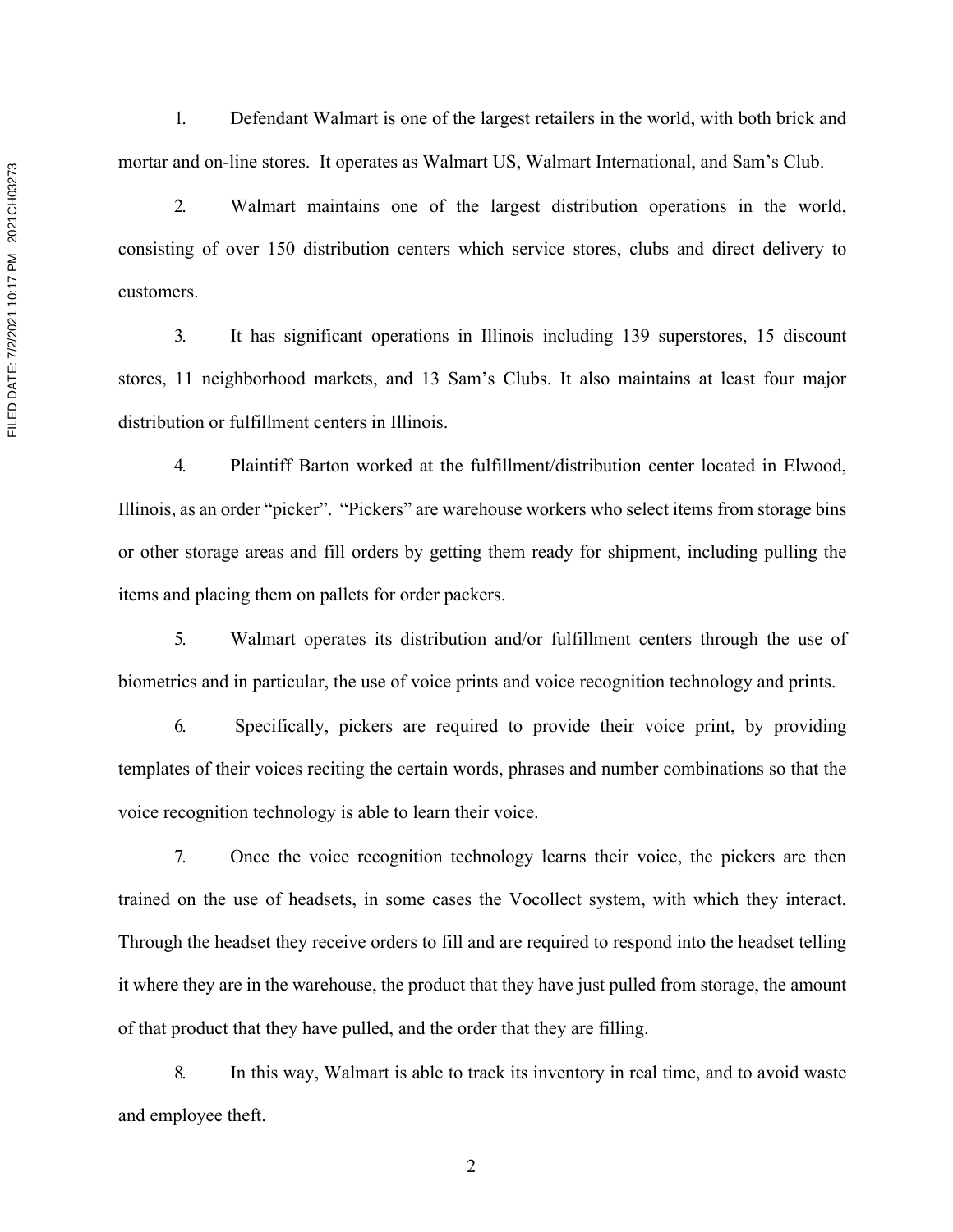9. While Plaintiff and other Class members were required to provide their voice prints for Walmart's voice recognition technology, they were never asked for their consent, nor were they ever provided with a written policy regarding the use of their biometric data.

10. Moreover, they were never told whether their voice prints would be deleted from the Company's systems or when they would be deleted.

11. While there may be certain benefits to using biometric technology in the workplace, there are also serious risks. Voice prints are unique, permanent biometric identifiers associated with the employee.

12. Defendant's collection and storage of biometric identifiers and/or biometric information exposes employees to serious and irreversible privacy risks. For example, if an employee database is hacked, breached, or otherwise exposed, employees have no means by which to prevent identity theft and unauthorized tracking.

13. Recognizing the need to protect its citizens from situations like these, Illinois enacted the Biometric Information Privacy Act, 740 ILCS 14/1, *et seq.* ("BIPA"), specifically to regulate companies that collect and store Illinois citizens' biometrics.

14. Despite this law, Defendant, knowing full well what the law is respecting the collection and use of biometric data in Illinois, disregards its workers' statutorily and common law protected privacy rights and unlawfully collects, stores, and uses their biometric data in violation of the BIPA. Specifically, Defendant has violated (and continues to violate) BIPA because it did not:

- Issue a written policy governing the collection, maintenance and destruction of its workers voiceprint biometric data, and failed to comply with any written policy;
- Properly inform Plaintiff and the Class members in writing of the specific purpose and length of time for which their biometric identifying voiceprints were being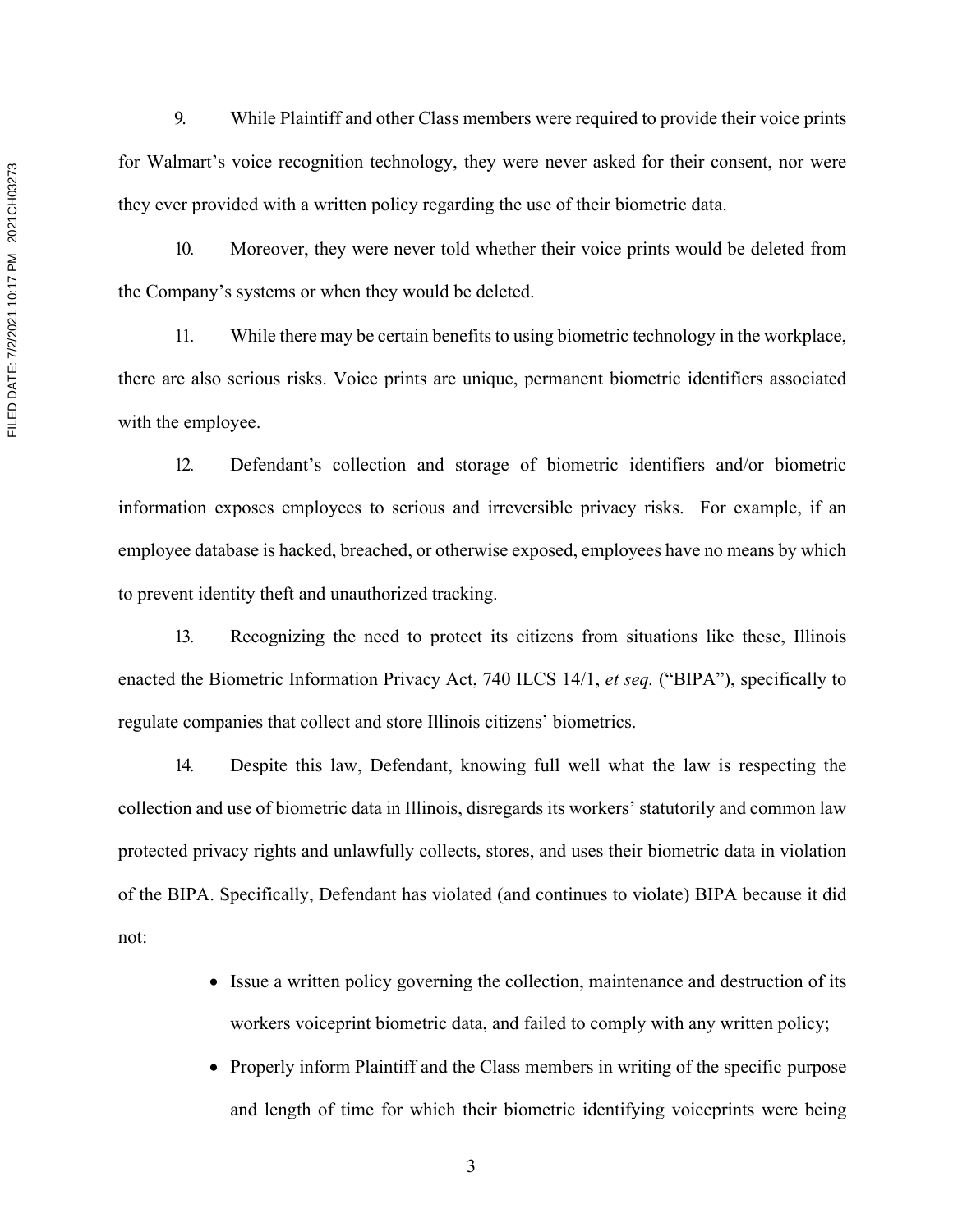collected, stored, and used, as required by the BIPA;

- Provide a publicly available retention schedule and guidelines for permanently destroying Plaintiff's and the Class's voiceprints, as required by the BIPA; or
- Receive a written release from Plaintiff or the members of the Class to collect, capture, or otherwise obtain their voiceprints, as required by the BIPA.

15. Accordingly, this Complaint seeks an order: (i) declaring that Defendant's conduct violates BIPA; (ii) requiring Defendant to cease the unlawful activities discussed herein;

(iii) awarding liquidated damages to Plaintiff and the proposed Class; (iv) awarding Plaintiff statutory damages for such violations; and (v) enjoining Defendant from its continued violations of BIPA by, among other things, causing it to issue a written policy regarding the collection, use and destruction of biometric data, and deleting from any of its databases and systems, the biometric data of Plaintiff and Class members.

## **PARTIES**

16. Plaintiff Andrew L. Barton is a natural person and was a citizen of the State of Illinois at the time his voiceprint was taken. Barton worked as a picker for Defendant at its Elwood facility from March 16, 2019 to May 2021.

17. Defendant Walmart is one of the largest retailers in the world. It is a Delaware corporation with its principal place of business in Bentonville, Arkansas.

## **JURISDICTION AND VENUE**

18. This Court has jurisdiction over Defendant pursuant to 735 ILCS 5/2-209 because Defendant conducts business in Illinois and has committed the complained of acts in Illinois.

19. Venue is proper in Cook County because Plaintiff resides in this county, and Defendant conducts business transactions in this county, including maintaining stores and distribution centers in this county.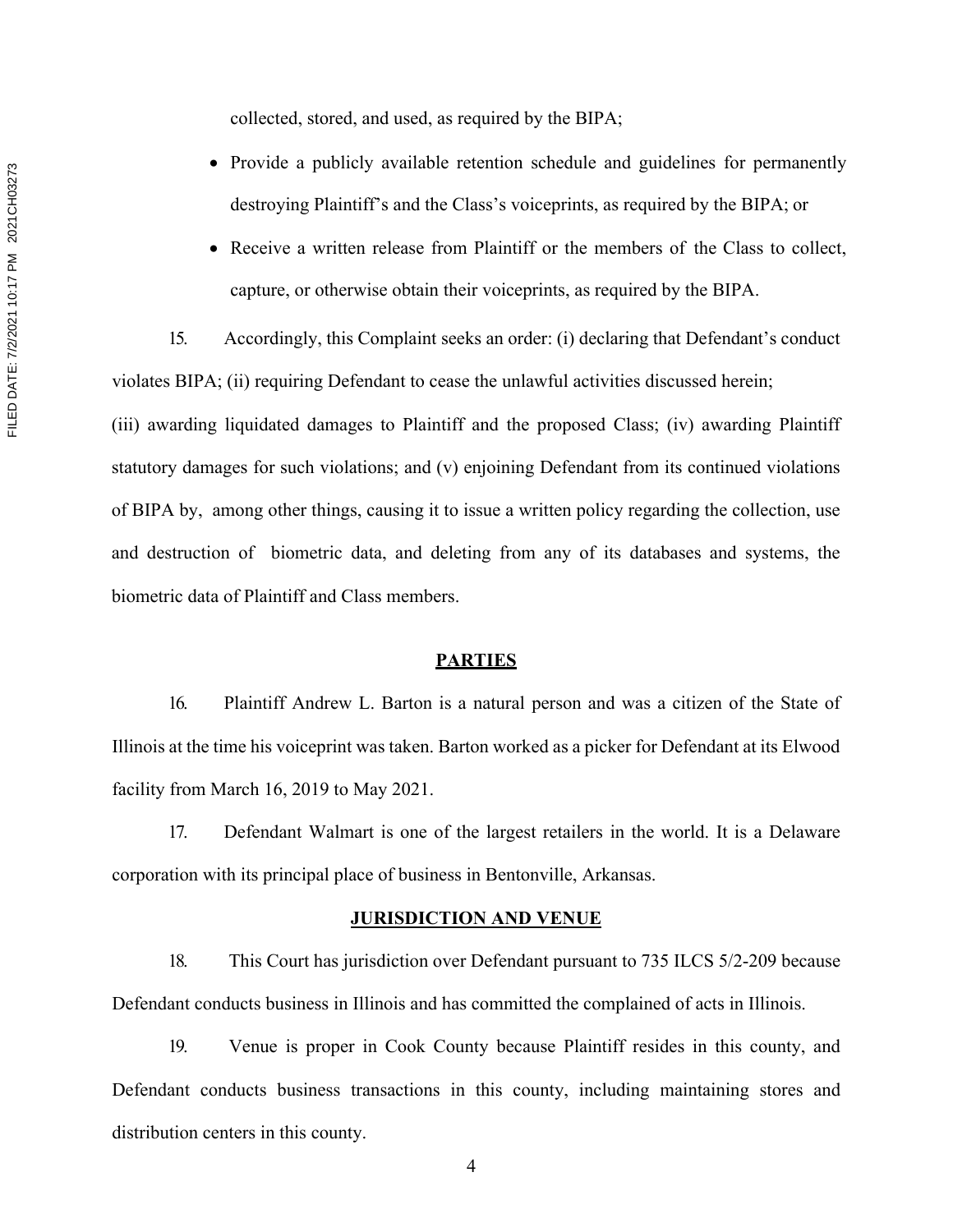#### **FACTUAL BACKGROUND**

## **I. The Biometric Information Privacy Act.**

20. In the early 2000's, major national corporations started using Chicago and other locations in Illinois to test "new [consumer] applications of biometric-facilitated financial transactions, including finger-scan technologies at grocery stores, gas stations, and school cafeterias." 740 ILCS 14/5(b). Given its relative infancy, an overwhelming portion of the public became weary of this then-growing, yet unregulated technology. *See* 740 ILCS 14/5.

21. In late 2007, a biometrics company called Pay By Touch—which provided major retailers throughout the State of Illinois with fingerprint scanners to facilitate consumer transactions—filed for bankruptcy. That bankruptcy was alarming to the Illinois Legislature because suddenly there was a serious risk that millions of fingerprint records—which, are unique biometric identifiers, that can be linked to people's sensitive financial and personal data— could now be sold, distributed, or otherwise shared through the bankruptcy proceedings without adequate protections for Illinois citizens. The bankruptcy also highlighted the fact that most consumers who had used that company's fingerprint scanners were completely unaware that the scanners were not actually transmitting fingerprint data to the retailer who deployed the scanner, but rather to the now-bankrupt company, and that their unique biometric identifiers could now be sold to unknown third parties.

22. Recognizing the "very serious need [for] protections for the citizens of Illinois when it [came to their] biometric information," Illinois enacted BIPA in 2008. *See* Illinois House Transcript, 2008 Reg. Sess. No. 276; 740 ILCS 14/5.

23. BIPA is an informed consent statute which achieves its goal by making it unlawful for a company to, among other things, "collect, capture, purchase, receive through trade, or otherwise obtain a person's or a customer's biometric identifiers or biometric information, unless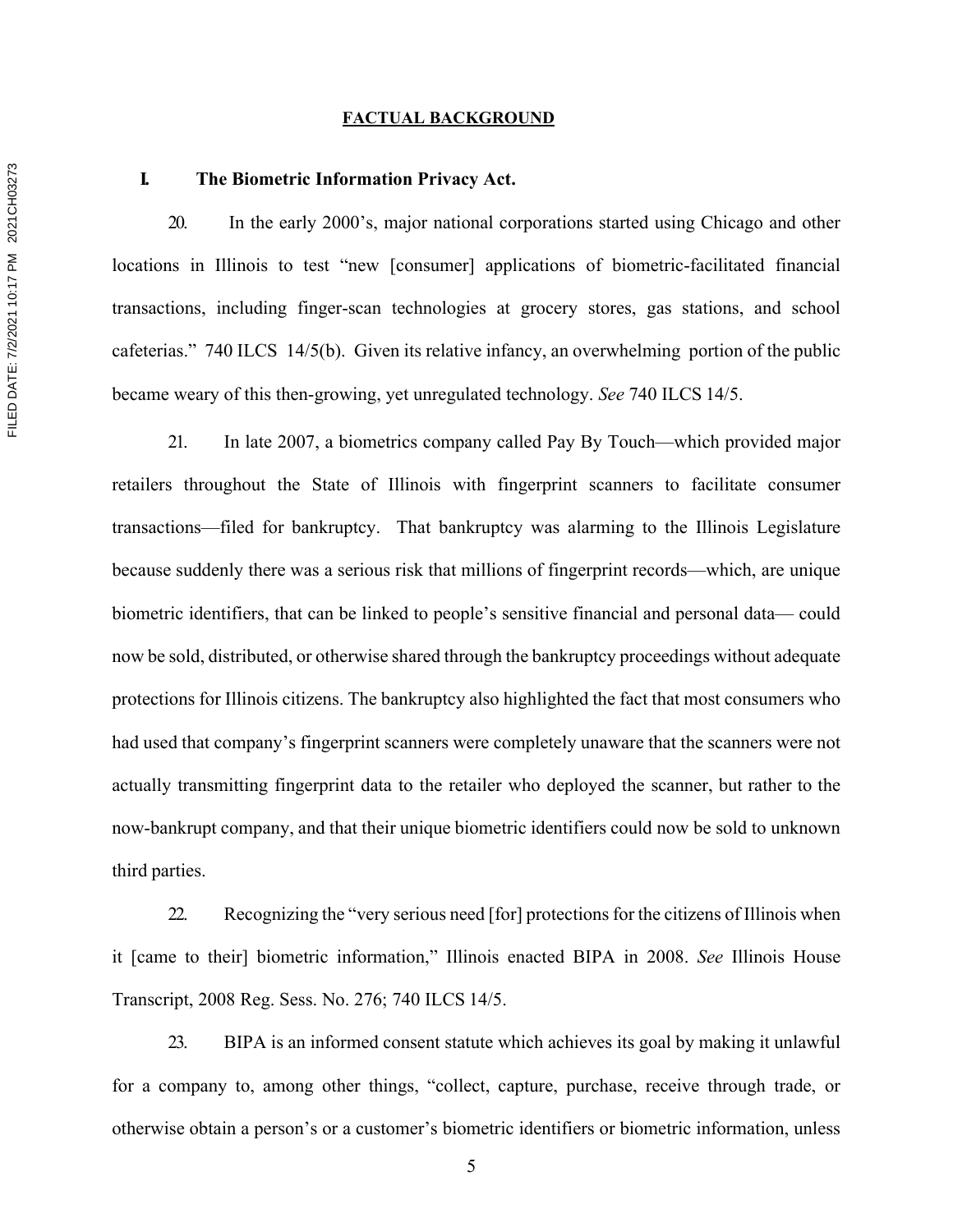it *first*: (1) informs the subject . . . in writing that a biometric identifier or biometric information is being collected or stored; (2) informs the subject . . . in writing of the specific purpose and length of term for which a biometric identifier or biometric information is being collected, stored, and used; and (3) receives a written release executed by the subject of the biometric identifier or biometric information.740 ILCS 14/15(b) (emphasis added).

24. Biometric identifiers include retina and iris scans, voiceprints, scans of hand and face geometry and fingerprints. *See* 740 ILCS 14/10.

25. Biometric information is separately defined to include any information based on an individual's biometric identifier that is used to identify an individual. *See id.* In this case, Plaintiff and the Class' voice prints were taken as a form of a biometric identifier to store in Defendant's database and used to identify them.

26. BIPA also establishes standards for how companies must handle Illinois workers' biometric identifiers and biometric information. *See* 740 ILCS 14/15(c)–(d). For instance, BIPA requires companies to develop and comply with a written policy—made available to the public establishing a retention schedule and guidelines for permanently destroying biometric identifiers and biometric information when the initial purpose for collecting such identifiers or information has been satisfied or within three years of the individual's last interaction with the company, whichever occurs first, and must comply with that policy. 740 ILCS 14/15(a).

27. BIPA is applicable even for entities that are not employers but collect and maintain biometric data.

### **II. Walmart Violates the Biometric Information Privacy Act.**

28. By the time BIPA passed through the Illinois Legislature in mid-2008, many companies who had experimented with using biometric data as an authentication method stopped doing so, at least for a time. That is because Pay By Touch's bankruptcy, described in Section I

FILED DATE: 7/2/2021 10:17 PM 2021CH03273 FILED DATE: 7/2/2021 10:17 PM 2021CH03273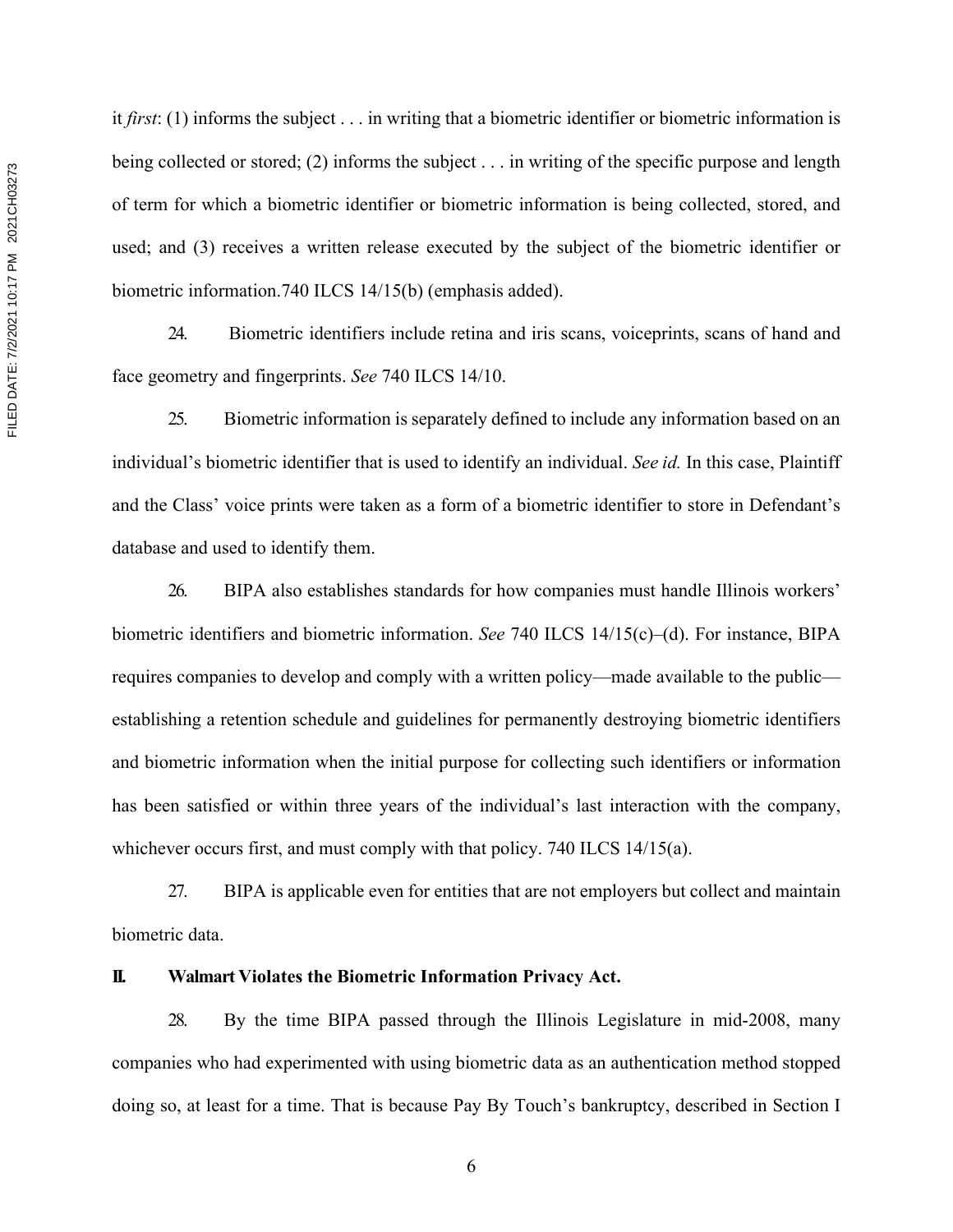FILED DATE: 7/2/2021 10:17 PM 2021CH03273 FILED DATE: 7/2/2021 10:17 PM 2021CH03273

above, was widely publicized and brought attention to consumers' discomfort with the use of their biometric data.

29. Unfortunately, Defendant, despite knowing about BIPA and its requirements, specifically continues to collect, store, and use its workers' biometric data in violation of the BIPA.

30. Specifically, when warehouse workers, in particular, pickers, first begin work at one of Defendant's warehouses or distribution facilities, as discussed above, they are required to provide extensive voice prints, by having to read into the biometric and inventory computer system what are known as "Pick Task-Voice Template Words" or certain words, phrases and numbers or numerical sequences that are likely to be used by a picker. They must repeat the word once, or several times in order to enable the technology's intelligence to recognize their voices and voice patterns.

31. Such words or phrases include "next pick", "repeat pick", "trip summary", "say again" and "repeat label". Numbers include "000", "101" and "929".

32. Pickers thereafter use this voice recognition technology each time that they are engaged in filling orders by assembling goods from various parts of the warehouse and filling a pallet to be packaged thereafter.

33. Defendant intentionally, recklessly or negligently failed to inform its workers of the complete purposes for which it collects their sensitive biometric data or to whom the data is disclosed, if at all, and failed to obtain their knowing consent to use their biometric data

34. Defendant intentionally, recklessly or negligently failed to provide its workers with a written, publicly available policy identifying its retention schedule, and guidelines for permanently destroying its workers' voiceprints when the initial purpose for collecting or obtaining their voice prints is no longer relevant, as required by BIPA. A worker who leaves the company does so without any knowledge of when his biometric identifiers will be removed from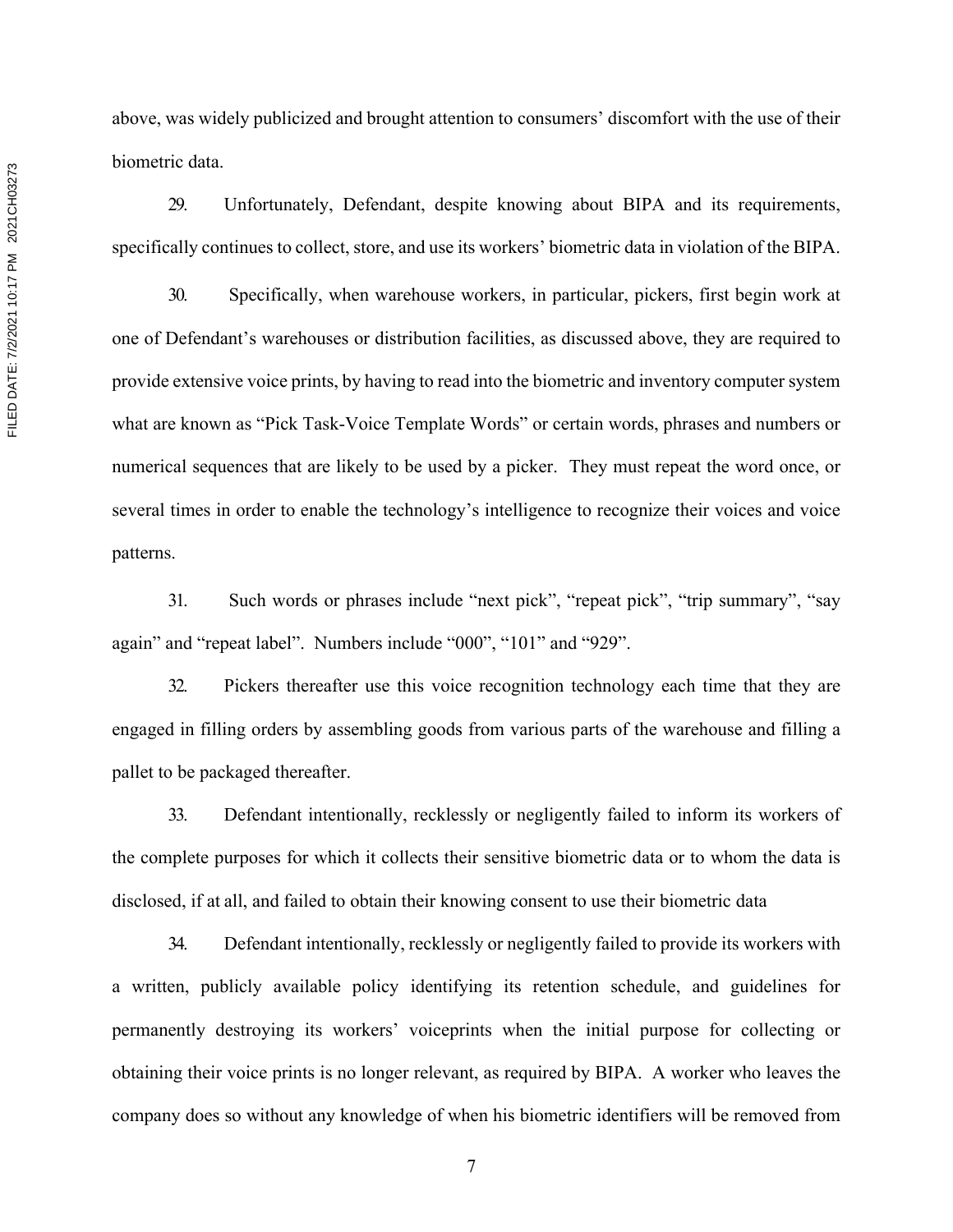Defendant's databases -- or if they will ever be. Moreover, Defendant failed to comply with any written schedule.

35. The Pay By Touch bankruptcy that catalyzed the passage of BIPA highlights why conduct such as Defendant's —whose workers are aware that they are providing biometric identifiers but are not aware of to whom or the full extent of the reasons they are doing so—is so dangerous. That bankruptcy spurred Illinois citizens and legislators to realize a critical point: it is crucial for people to understand when providing biometric data who exactly is collecting it, who it will be transmitted to, for what purposes, and for how long. But Defendant disregards these obligations, and instead unlawfully collects, stores, and uses its employees' and workers' biometric identifiers and information without proper consent.

36. Ultimately, Defendant disregards its employees' and workers' statutorily protected privacy rights by violating the BIPA.

# **II. FACTS SPECIFIC TO PLAINTIFF**

#### **A. Plaintiff Barton**

37. Plaintiff Barton worked as a picker at Walmart's distribution facility in Elwood from the period of March 16, 2019 to May 2021.

38. In order to train pickers, Walmart has trainers who would direct pickers to provide voice templates of certain words, phrases, numbers, and series of numbers that would be relevant to picking. It would take the technology several hours of training and working with the picker for the technology to be able to recognize a picker's voice.

39. Specifically, pickers would enter their employee numbers into a system. The technology would confirm with them that they were using a voice recognition technology method of picking, and then the system would tell them where on the lot to go to pick up an order. Once they picked up that order, they would then have to tell the technology that they had picked up that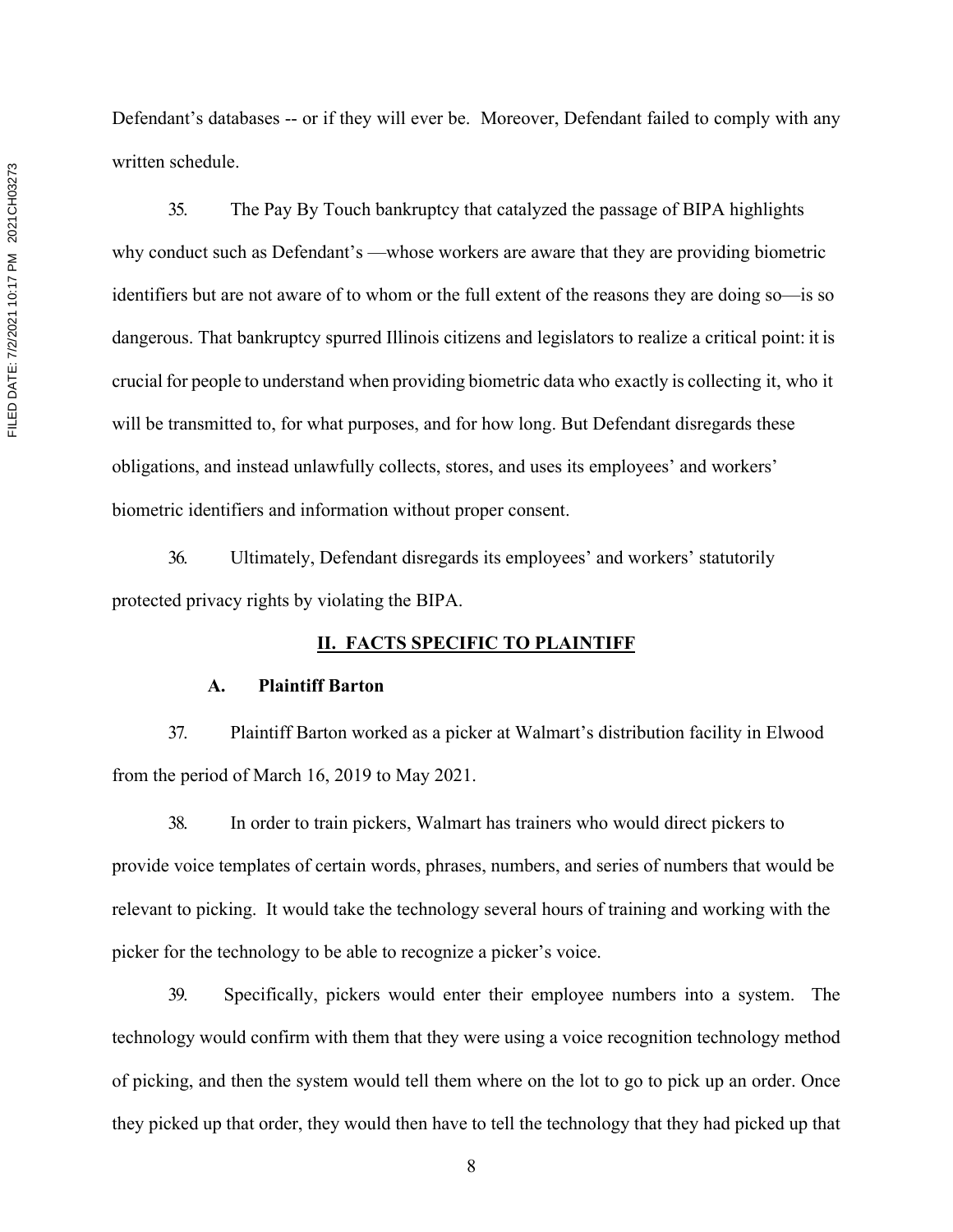order and what they had picked up.

40. At the beginning of his employment, Plaintiff was told that the Company used a voice print system for its pickers, and that he was required to provide certain voice templates, including certain words, phrases and numbers, often used in picking, as described above, so that Walmart's voice recognition technology would learn and become calibrated to his voice.

41. Accordingly, Plaintiff provided his voice print for the technology and in order to use the headset that was necessary to perform his job.

42. Thereafter, each time he was filling an order, he would use a headset, with which he would interact, as described above, and from which he would get orders, and speak into the headset, telling it where he was in the facility, the goods that he was picking and the number of items that he was picking.

43. Defendant never informed Plaintiff Barton of the specific limited purposes or length of time for which it collected, stored, or used his biometric identifier. Similarly, Defendant never informed Plaintiff Barton of any biometric data retention policy it developed, or whether it will ever permanently delete his biometric identifying information.

44. Plaintiff Barton never signed a written release allowing Defendant to collect or store his voice print.

45. Plaintiff Barton has continuously and repeatedly been exposed to the risks and harmful conditions created by Defendant's violations of BIPA alleged herein.

46. Plaintiff Barton now seeks statutory damages under the BIPA as compensation for the injuries Defendant has caused as well as injunctive or other relief.

## **CLASS ALLEGATIONS**

## **Class Definition**

47. Plaintiff brings this action pursuant to Federal Rule of Civil Procedure 23 on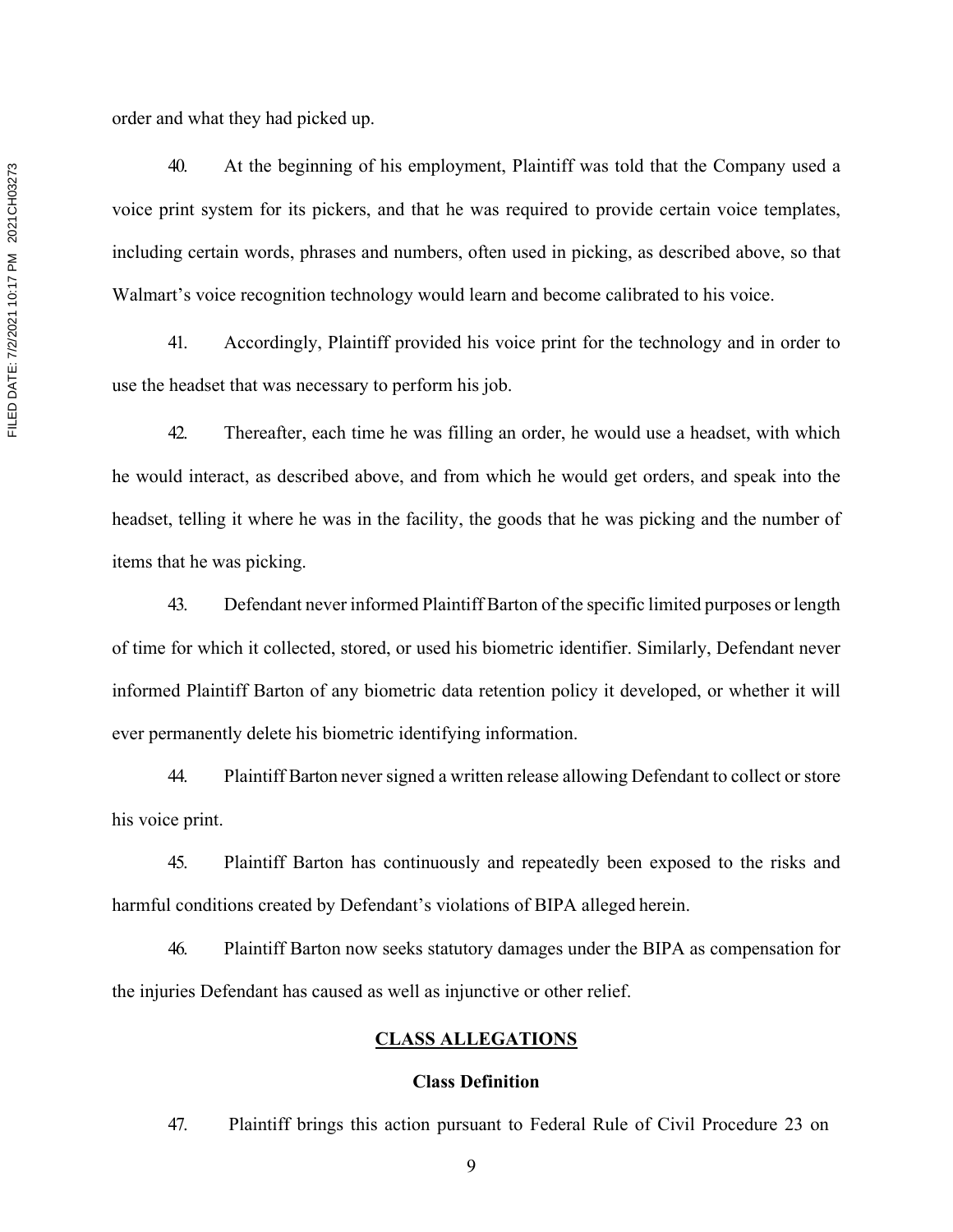behalf of himself and a Class of similarly situated individuals, defined as follows:

All persons who, within the applicable statute of limitations and while residing in Illinois, had their voice print collected, captured, received, otherwise obtained, or disclosed by Defendant in Illinois.

48. The following people are excluded from the Class: (1) any judge or magistrate presiding over this action and members of their families; (2) Defendant, Defendant's subsidiaries, parents, successors, predecessors, agents, and any entity in which the Defendant or its parents have a controlling interest and its current or former officers and directors; (3) persons who properly execute and file a timely request for exclusion from the Class; (4) persons whose claims in this matter have been finally adjudicated on the merits or otherwise released; (5) Plaintiff's counsel and Defendant's counsel; and (6) the legal representatives, successors, and assigns of any such excluded persons.

49. **Numerosity**: The exact number of Class members is unknown to Plaintiff at this time, but it is clear that individual joinder is impracticable. Defendant has collected, captured, received, or otherwise obtained biometric identifiers or biometric information from hundreds of workers who fall into the definition of the Class. Ultimately, the Class members will be easily identified through Defendant's records.

50. **Commonality and Predominance**: There are many questions of law and fact common to the claims of Plaintiff and the Class, and those questions predominate over any questions that may affect individual members of the Class. Common questions for the Class include, but are not necessarily limited to the following:

- a) whether Defendant collected, captured, or otherwise obtained Plaintiff's and the Class's biometric identifiers or biometric information;
- b) whether Defendant properly informed Plaintiff and the Class of its purposes for collecting, using, and storing their biometric identifiers or biometric information;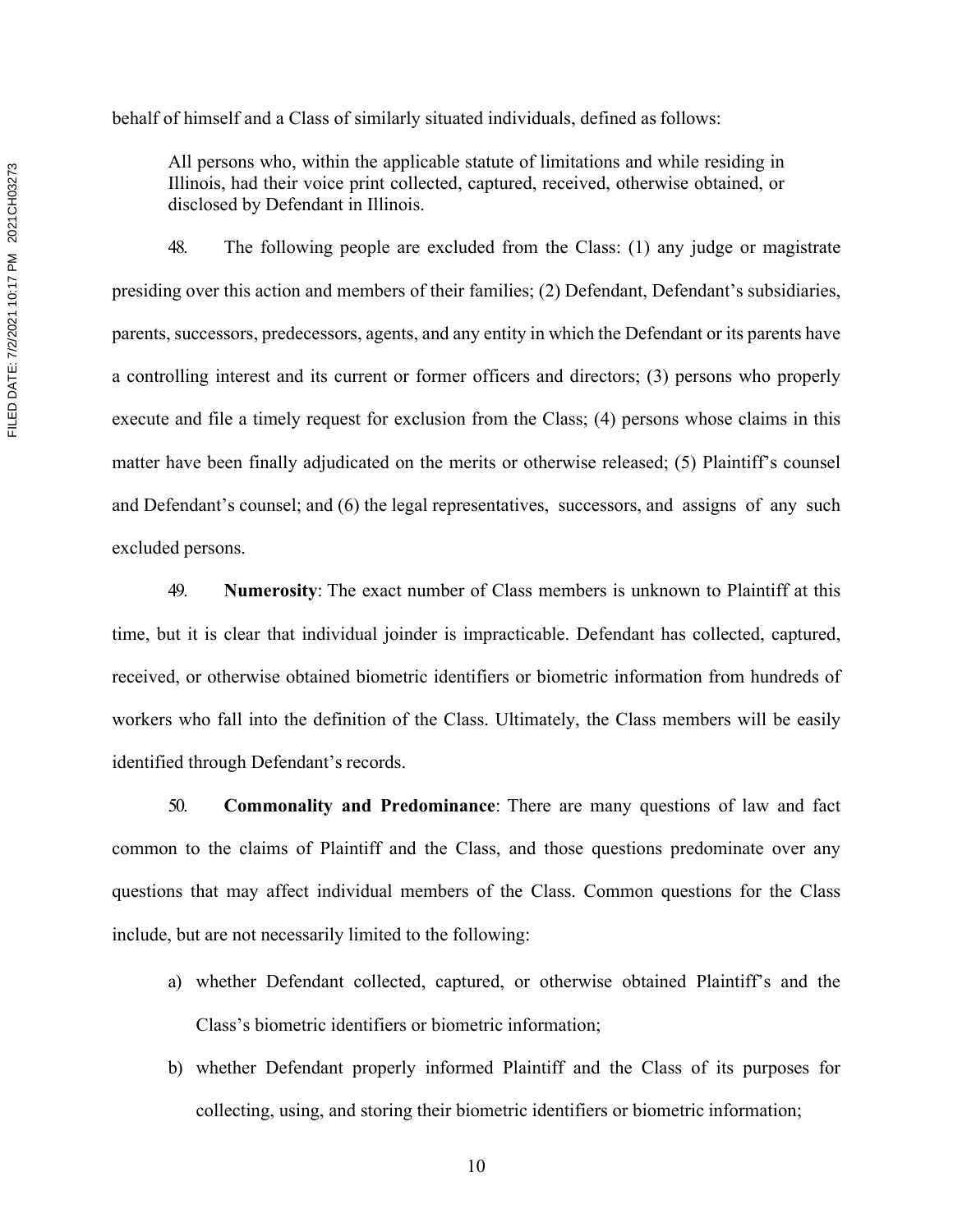- c) whether Defendant issued a written release (as defined in 740 ILCS 14/10) to collect, use, and store Plaintiff's and the Class's biometric identifiers or biometric information;
- d) whether Defendant has sold, leased, traded, or otherwise profited from Plaintiff's and the Class's biometric identifiers or biometric information;
- e) whether Defendant developed a written policy, made available to the public, establishing a retention schedule and guidelines for permanently destroying biometric identifiers and biometric information when the initial purpose for collecting or obtaining such identifiers or information has been satisfied or within three years of their last interaction, whichever occurs first;
- f) whether Defendant complies with any such written policy (if one exists); and
- g) whether Defendant used Plaintiff's' and the Class's voice prints to identify them.

51. **Adequate Representation**: Plaintiff will fairly and adequately represent and protect the interests of the Class and have retained counsel competent and experienced in complex litigation and class actions. Plaintiff has no interests antagonistic to those of the Class, and Defendant has no defenses unique to Plaintiff. Plaintiff and his counsel are committed to vigorously prosecuting this action on behalf of the members of the Class and have the financial resources to do so. Neither Plaintiff nor his counsel have any interest adverse to those of the other members of the Class.

52. **Appropriateness**: This class action is appropriate for certification because class proceedings are superior to all others available methods for the fair and efficient adjudication of this controversy and joinder of all members of the Class is impracticable. The damages suffered by the individual members of the Class are likely to have been small relative to the burden and expense of individual prosecution of the complex litigation necessitated by Defendant's wrongful conduct. Thus, it would be virtually impossible for the individual members of the Class to obtain effective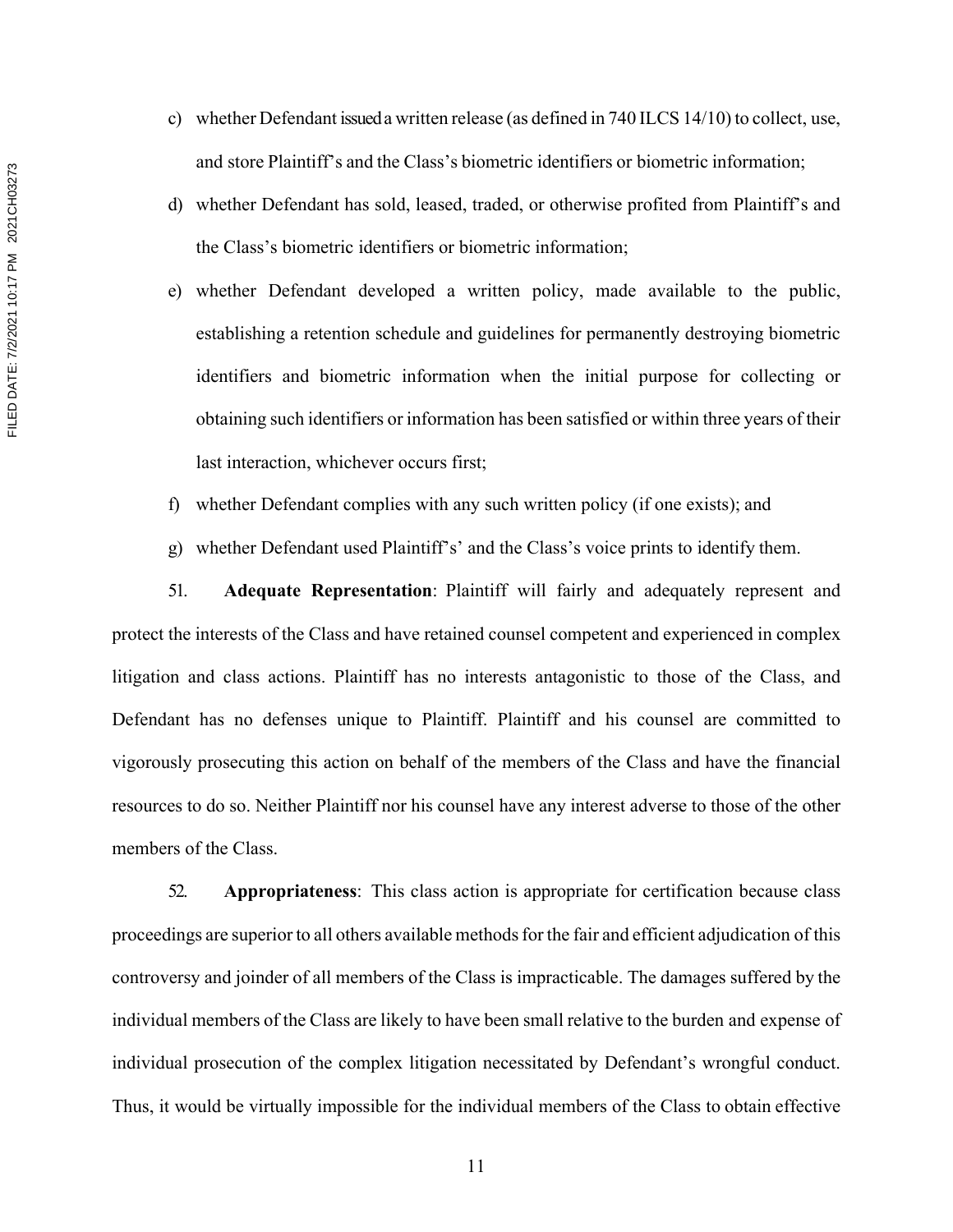relief from Defendant's misconduct. Even if members of the Class could sustain such individual litigation, it would not be preferable to a class action because individuallitigation would increase the delay and expense to all parties due to the complex legal and factual controversies presented in their Complaint. By contrast, a class action presents far fewer management difficulties and provides the benefits of single adjudication, economies of scale, and comprehensive supervision by a single court. Economies of time, effort, and expense will be fostered and uniformity of decisions will be ensured.

# **CAUSE OF ACTION COUNT I Violation of 740 ILCS 14/1,** *et seq.*

## **(On Behalf of Plaintiff and the Class)**

53. Plaintiff incorporates the foregoing allegations as if fully set forth herein.

54. BIPA requires companies to obtain informed written consent before acquiring biometric data from employees or workers, among others. Specifically, the BIPA makesit unlawful for any private entity to "collect, capture, purchase, receive through trade, or otherwise obtain a person's or a customer's biometric identifiers or biometric information, unless [the entity] first:

(1) informs the subject . . . in writing that a biometric identifier or biometric information is being collected or stored;

(2) informs the subject . . . in writing of the specific purpose and length of term for which a biometric identifier or biometric information is being collected, stored, and used; *and* 

(3) receives a written release executed by the subject of the biometric identifier or biometric information…." 740 ILCS 14/15(b) (emphasis added).

55. BIPA also mandates that companies in possession of biometric data establish and maintain a satisfactory biometric data retention (and--importantly--deletion) policy. Specifically, those companies must: (i) make publicly available a written policy establishing a retention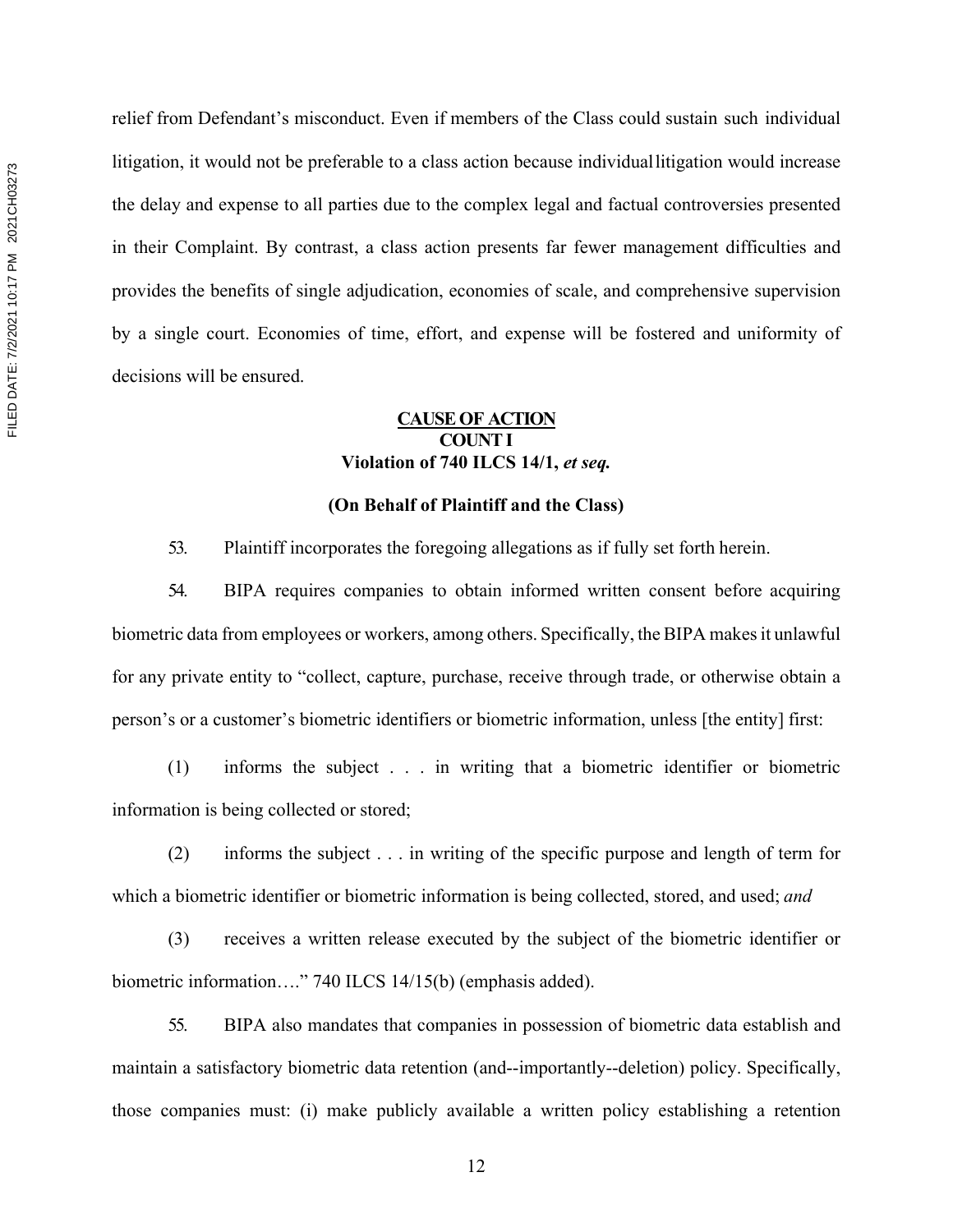schedule and guidelines for permanent deletion of biometric data (*i.e*., when the employment relationship ends); and (ii) actually adhere to that retention schedule and actually delete the biometric information. *See* 740 ILCS 14/15(a).

56. Defendant fails to comply with these BIPA mandates.

57. Defendant is a corporation and thus qualifies as a "private entity" under the BIPA. *See* 740 ILCS 14/10.

58. Plaintiff and the Class are persons who had their "biometric identifiers" collected by Defendant, as explained in detail in Section II. *See* 740 ILCS 14/10.

59. Plaintiff and the Class's biometric identifiers or information based on those biometric identifiers were used to identify them, constituting "biometric information" as defined by the BIPA. *See* 740 ILCS 14/10.

60. Defendant violated 740 ILCS  $14/15(b)(3)$  by failing to obtain written releases from Plaintiff and the Class before it collected, used, and stored their biometric identifiers and biometric information.

61. Defendant violated 740 ILCS 14/15(b)(1) by failing to inform Plaintiff and the Class in writing that their biometric identifying information was being collected and stored.

62. Defendant violated 740 ILCS 14/15(b)(2) by failing to inform Plaintiff and the Class in writing of the specific purpose and length of term for which their biometric identifiers or biometric information was being collected, stored and used.

63. Defendant violated 740 ILCS 14/15(a) by failing to publicly provide a retention schedule or guideline for permanently destroying its workers' biometric identifiers and biometric information and by failing to comply with such a policy.

64. By collecting, storing, and using Plaintiff's and the Class's biometric identifiers and biometric information as described herein, Defendant violated Plaintiff's and the Class's rights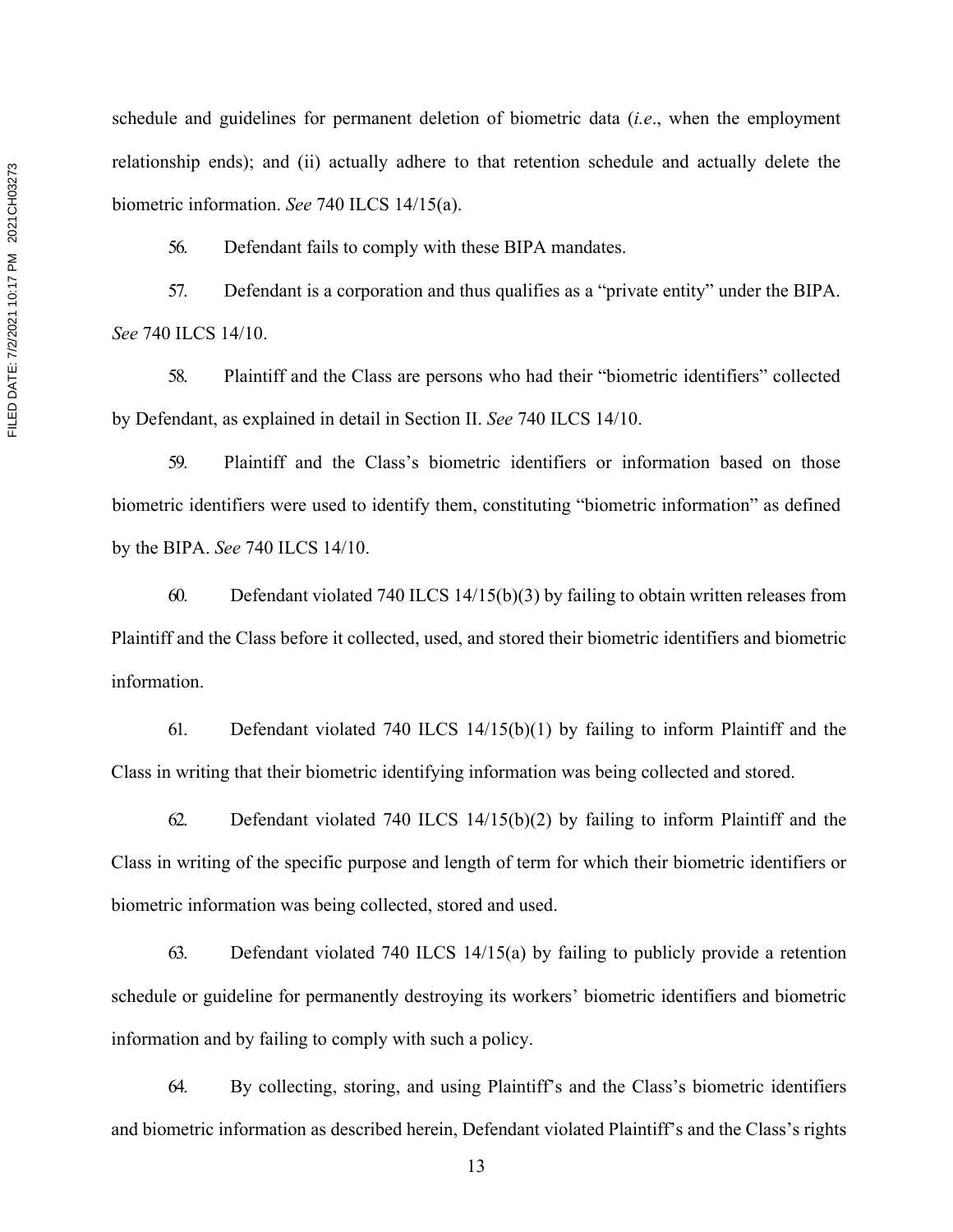to privacy in their biometric identifiers or biometric information as set forth in the BIPA, 740 ILCS 14/1, *et. seq.*

65. On behalf of themselves and the Class, Plaintiff seeks:

(A) Injunctive and equitable relief as necessary to protect the interests of the Plaintiff and the Class by requiring Defendant to comply with BIPA's requirements for the collection, storage, and use of biometric identifiers and biometric information as described herein;

(B) Injunctive and equitable relief as necessary to protect the public good and the public's right to the issuance of a written policy;

(C) Statutory damages of \$1,000 per violation for each of Defendant's negligent violations of the BIPA pursuant to 740ILCS 14/20(1) or \$5,000 for Defendant's intentional or reckless violation of BIPA pursuant to 740ILCS 14/20(2); and

(D) reasonable attorneys' fees and costs and expenses pursuant to 740 ILCS14/20(3).

### **PRAYER FOR RELIEF**

WHEREFORE, Plaintiff, on behalf of himself and the Class, respectfully requests that the Court enter an Order:

A. Certifying this case as a class action on behalf of the Class defined above, appointing Plaintiff as representative of the Class, and appointing his counsel as Class Counsel;

B. Declaring that Defendant's actions, as set out above, violate the BIPA;

C. Awarding statutory damages of \$1,000 for each of Defendant's violations of BIPA, pursuant to 740 ILCS 14/20(1) and/or \$5,000 for each of Defendant's violations of BIPA, pursuant to 740 ILCS 14/20(2);

D. Awarding injunctive and other equitable relief as is necessary to protect the interests of the Class, including an Order requiring Defendant to collect, store, and use biometric identifiers or biometric information in compliance with BIPA;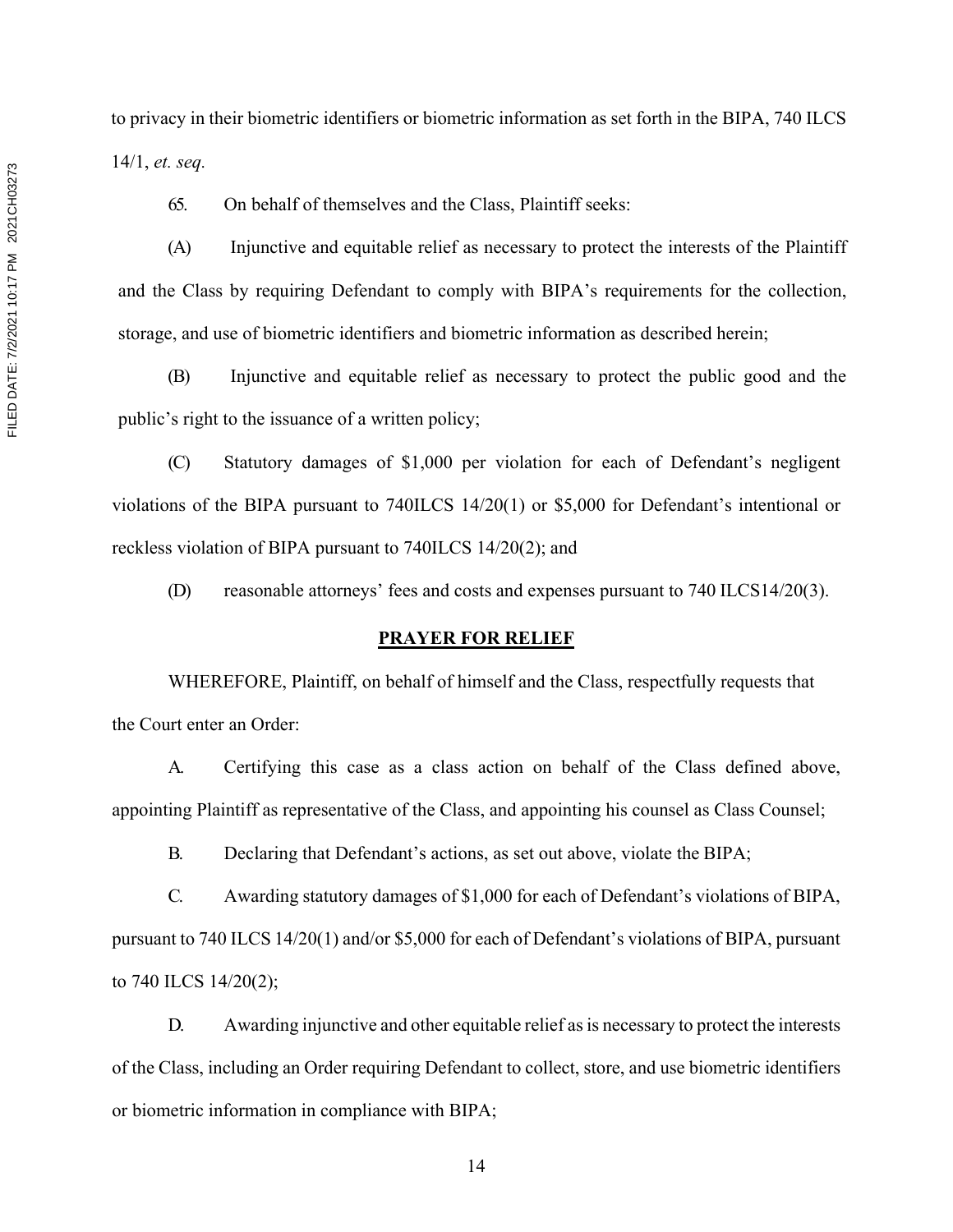FILED DATE: 7/2/2021 10:17 PM 2021 CH03273 FILED DATE: 7/2/2021 10:17 PM 2021CH03273

allowable; and

G. Awarding Plaintiff and the Class pre- and post-judgment interest, to the extent

E. Awarding injunctive and other equitable relief as is necessary to protect the interests

of the public in Defendant's issuance of a written policy governing its collection, maintenance and

F. Awarding Plaintiff and the Class their reasonable litigation expenses and

H. Awarding such other and further relief as equity and justice may require.

# **JURY TRIAL**

Plaintiff demands a trial by jury for all issues so triable.

Respectfully submitted,

Date: July 2, 2021

deletion of biometric data;

attorneys' fees;

By: */s/ Nicholas R. Lange*  Katrina Carroll Nicholas R. Lange **CARLSON LYNCH LLP** 111 W. Washington Street - Suite 1240 Chicago, IL 60602 Phone: (312) 750-1265 Fax: (312) 212-5919 Email: kcarroll@carlsonlynch.com nlange@carlsonlynch.com Firm ID: 63746

Lynda J. Grant **THEGRANTLAWFIRM, PLLC** 521 Fifth Avenue,  $17<sup>th</sup>$  Floor New York, NY 10175 Phone: (212) 292-4441 Fax: (212) 292-4442 lgrant@grantfirm.com

Gary S. Graifman Melissa R. Emert **KANTROWITZ, GOLDHAMER & GRAIFMAN, P.C.**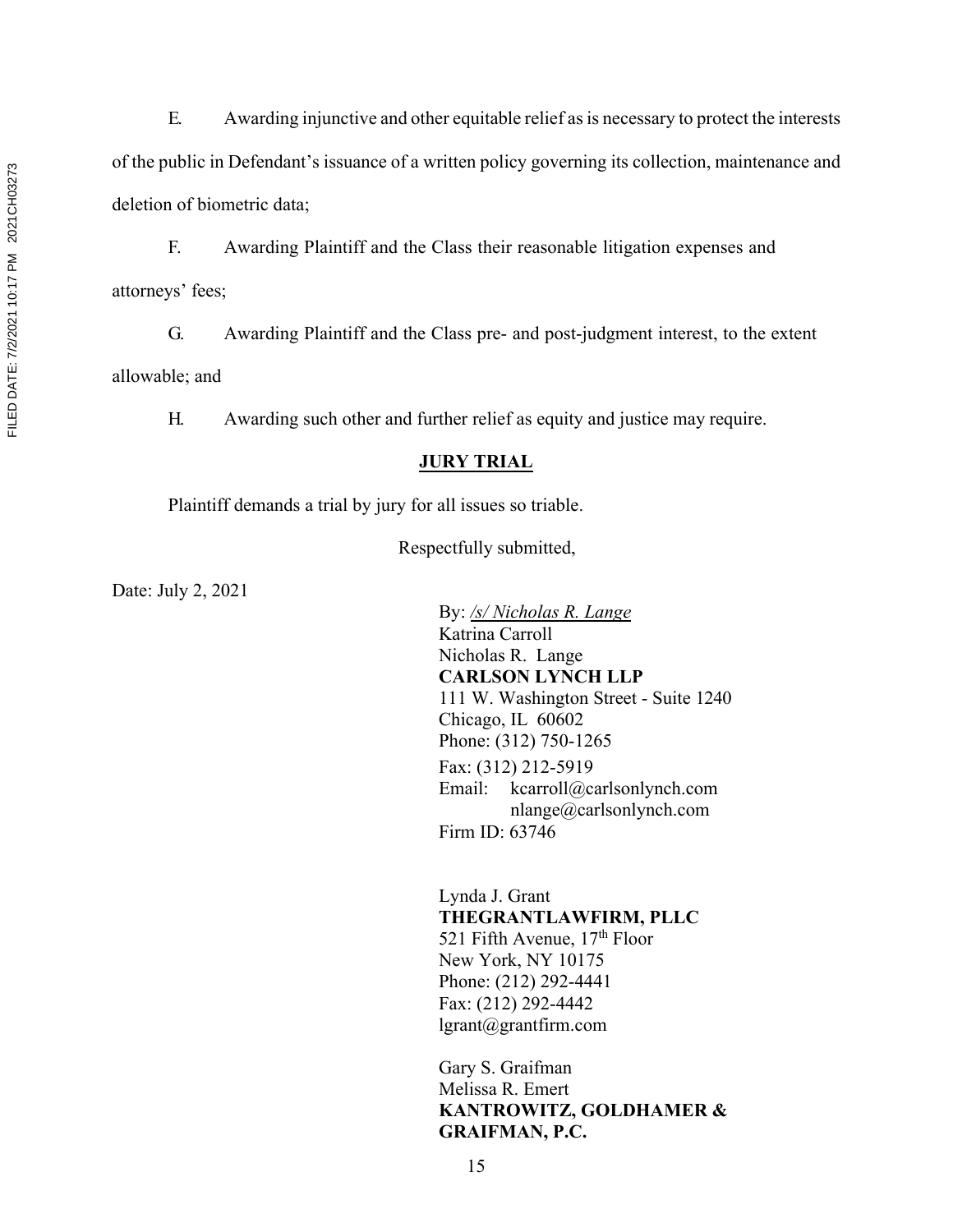135 Chestnut Ridge Road Montvale, New Jersey 07645 Phone: 201-391-7000 Fax: (845) 356-4335 ggraifman@kgglaw.com memert@kgglaw.com

# *ATTORNEYS FOR PLAINTIFF AND THE PROPOSED CLASS*